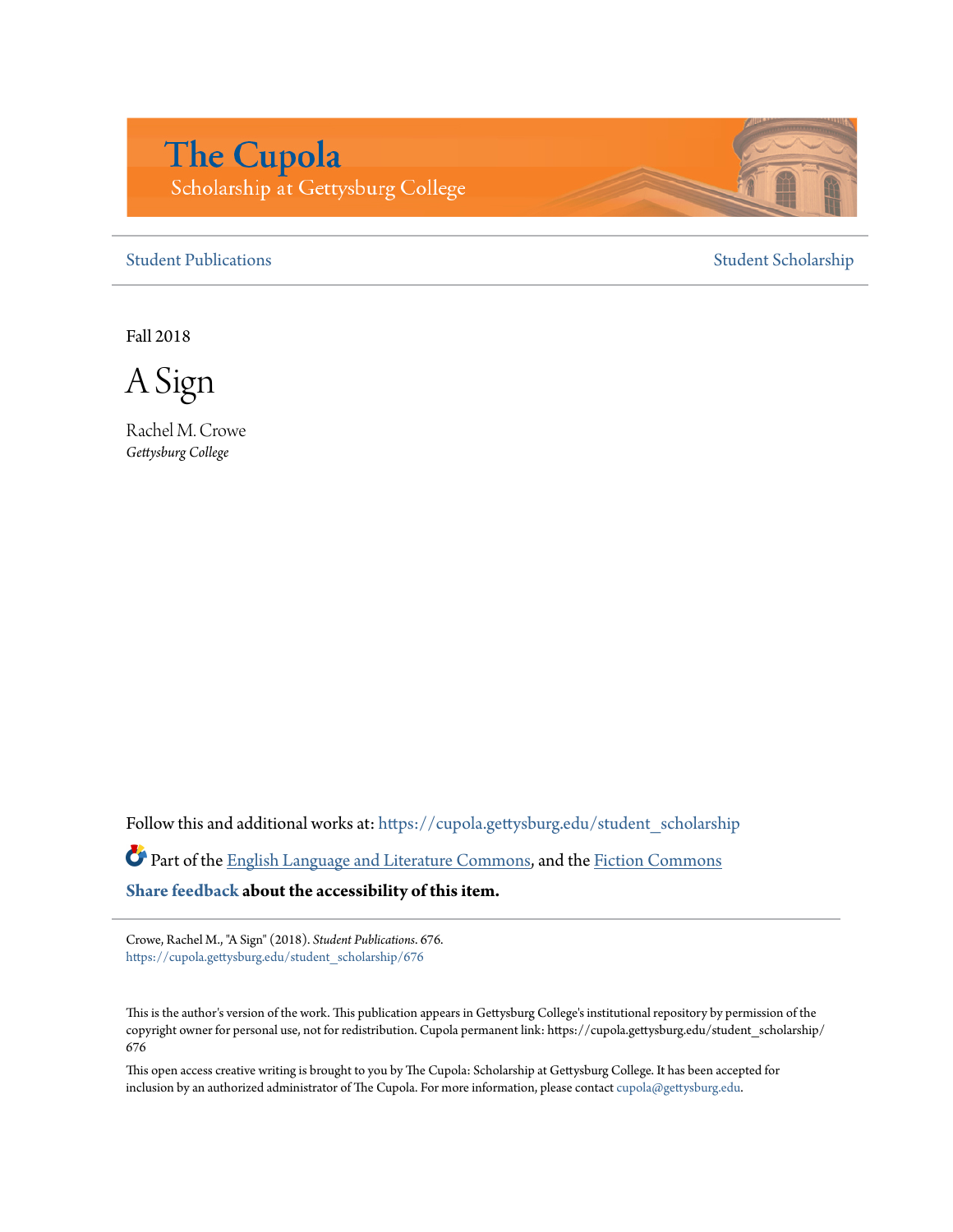### A Sign

#### **Abstract**

"A Sign" is a narrative about the experience of grief and how relationships are strengthened by shared experience. It tells the story of two different women who come together and inhabit a space of mutual understanding in the wake of their mother's death.

#### **Keywords**

grieving, family, signs, death, healing

#### **Disciplines**

Creative Writing | English Language and Literature | Fiction

#### **Comments**

Written for English 309: Mastering Point of View.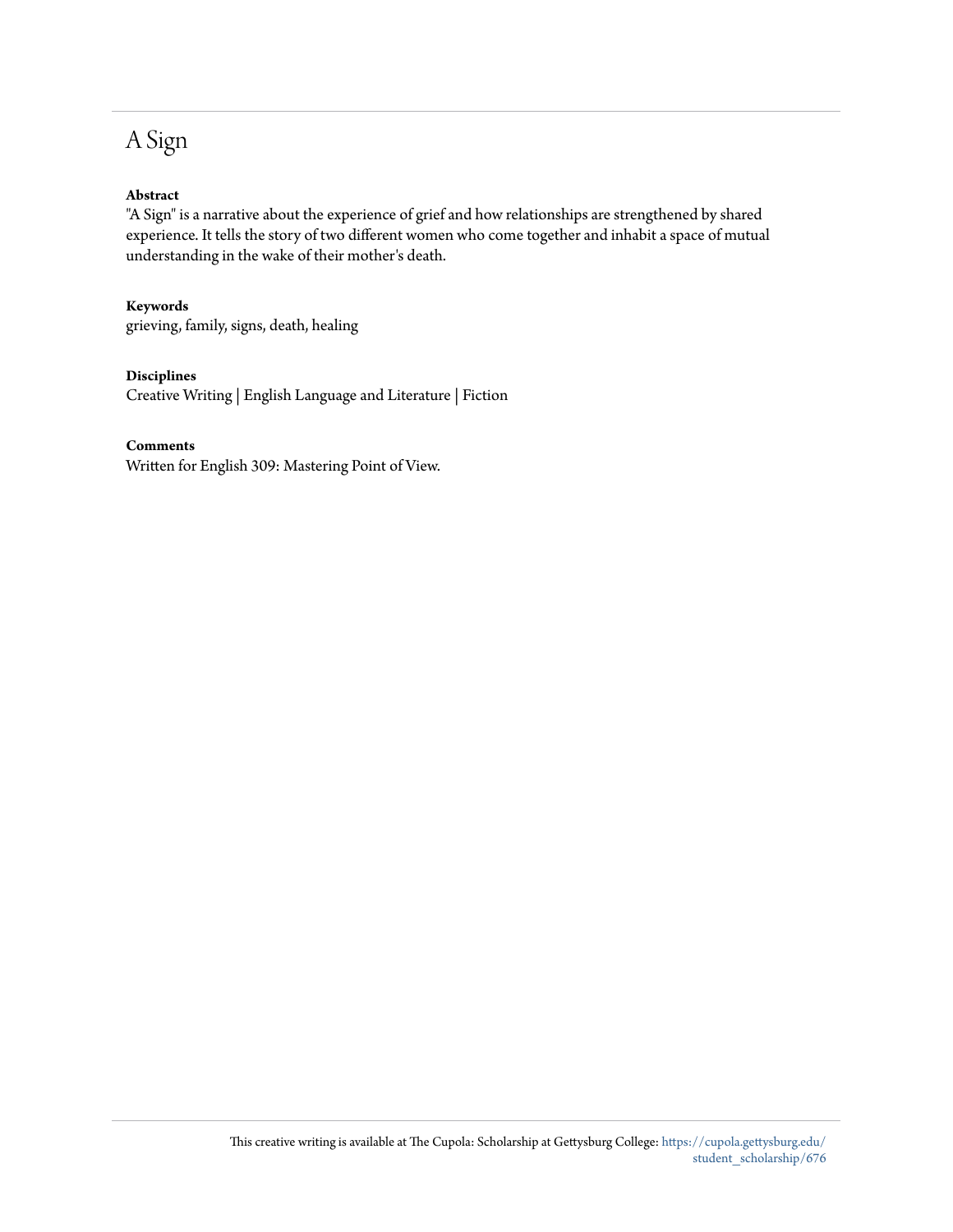# **A Sign**

It was a perfect early-September morning. A gentle breeze traveled through the warm air with the once-forgotten but all-too-familiar chill of autumn, coaxing blue waves to meet the shoreline. Seagulls hovered over the lake, glided down to touch its surface, and explored the shore, conveying their presence with faint wails, mostly drowned out by the steady current of the water. For a moment, the cloudy sky gave way to a warm and glistening sun, which shone down on the windshield of a silver 2007 Toyota Camry. Elizabeth sat in the driver's seat, her face masked with a pair of cheap and loud peach reflective sunglasses. She lifted them off and held them at a fair distance, revealing a tired face, drooping with exhaustion but livened in the slightest with sharp green eyes. Her mother's eyes. Squinting dramatically at the piercing reflection of the sunlight on the car's hood, she decided it was best to keep the glasses on. While they didn't complement her simple black sundress, they would hide her dark circles, any disapproving eyerolls bound to accompanying impending interactions with sympathetic extended family members, and the inevitable post-tear puffiness. Across the worn, sand-dusted excuse for a parking lot, Elizabeth's younger sister Margaret emerged from the passenger seat of an SUV, approaching the Camry in a pair of black chinos and comfortable sandals.

Margaret closed the passenger side door on her husband and two daughters, leaving them to take in the slightly underwhelming view of the lake accompanied by the hum of some local radio station playing 80s hits. John Mellencamp's "Jack and Diane," was playing, just like it always did— a cruel reminder of normalcy for Margaret as she turned her back to the car. The songs the radio stations always overplayed on her morning commute to the city didn't cease to be overplayed just because she wasn't driving to her office for another day of number-crunching. Mellencamp stops for no one.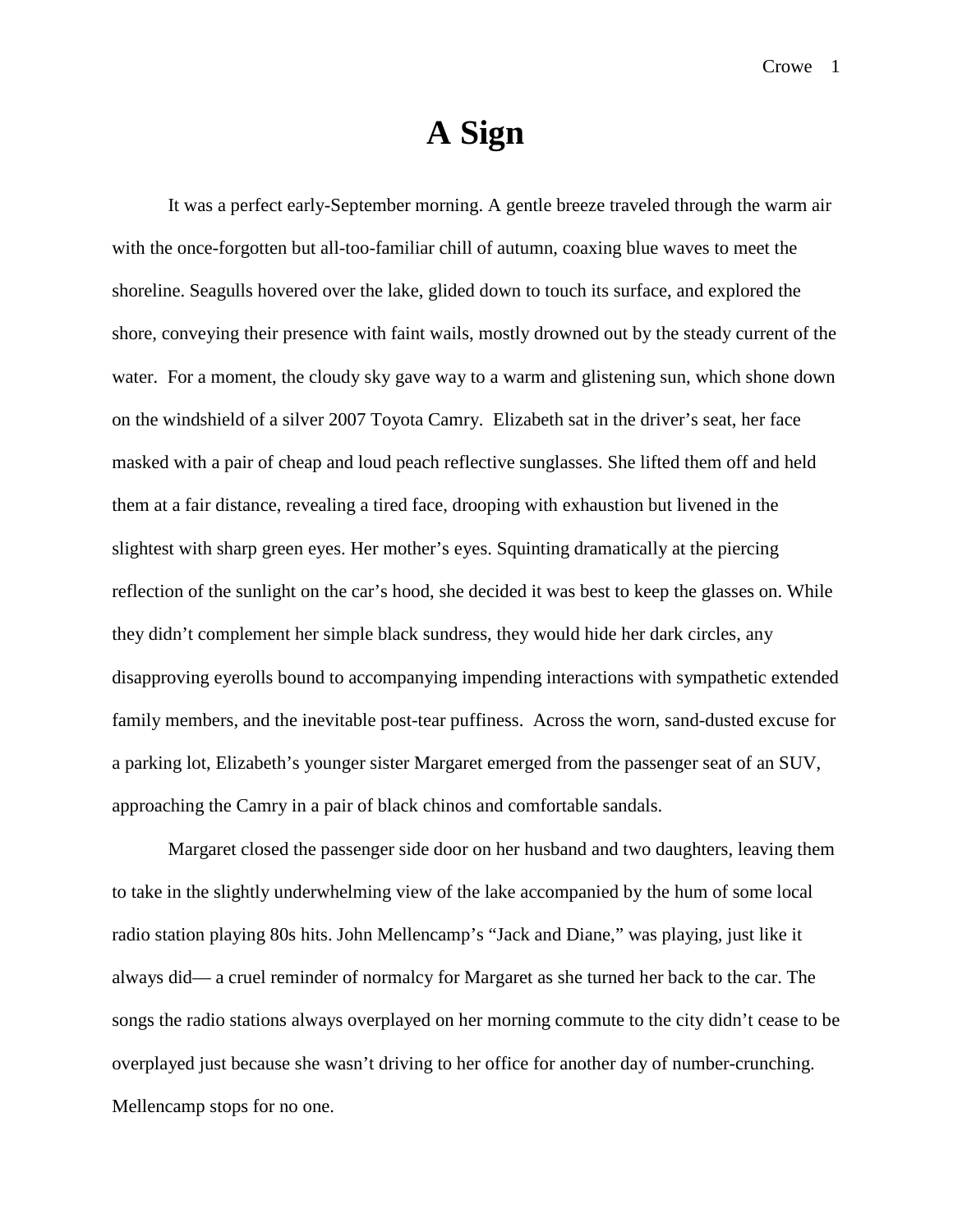Catching her sister's steady advance in the rear-view mirror, Elizabeth heaved a sigh, fixed her decidedly inappropriate shades upon her face, popped her trunk, and got out of the car. This was the closest she and her sister had been in years, physically that is. Their emotional proximity was still questionable and having seen as much of one another in the past week as they had, they were past the point of hugging each time they met up. They exchanged their standard greeting: two soft and tragic toothless smiles and two resigned sighs of mutual understanding.

"Hey," managed Margaret, internally questioning the sunglass choice, but silently accepting that there must have been some explanation that she would never come to understand. Divorced twice and living alone in Colorado, her older sister would always possess a quality of unapproachability. She was bold and complicated and fabulous— and she reminded her very much of their mother. That's why Elizabeth and their mother never really did see eye to eye. They were too much of the same amount of wild.

"Hey."

"You've got it?"

"Yeah, it's here in the trunk."

"Just rolling around in there?" Margaret scoffed.

"No, not just rolling—" retorted Elizabeth with a chuckle. "How are you supposed to transport the thing anyways?"

"It's beyond me." Margaret sauntered to the vehicle's rear as her sister lifted the trunk open to reveal, placed inside a cardboard box and cradled in the fleece emergency blanket that Elizabeth stowed in the trunk of her sedan ever since she could remember, the steel urn which contained their mother's cremated remains.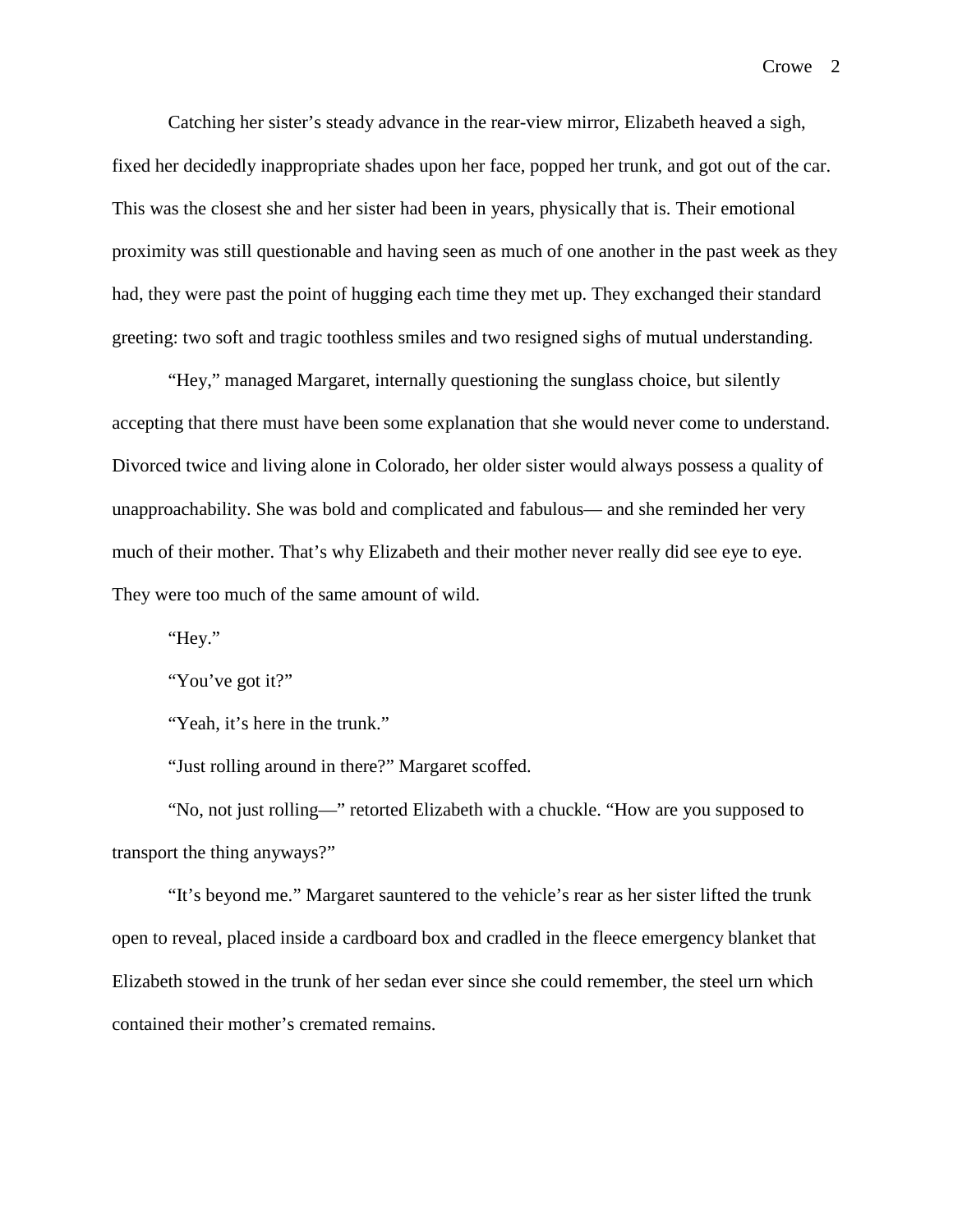Crowe 3

"Here we go, mom," said Elizabeth, gently lifting the vase from the box and turning to her baby sister. Margaret's face was expressionless. Elizabeth was under the assumption that after the hell of a week that this particular week had been, this morning would be liberating or empowering or emotional beyond belief, but it struck her that standing here next to her sister, she felt mostly nothing. There seemed to be nothing left to feel.

They had decided that they would arrive at the beach early, before the carloads of extended family imposed themselves upon their mother's wish with superficial grief and the satisfaction of having contributed a tacky flower arrangement to the cause of comfort. This was the duty of a daughter, Margaret thought. To get there early and do what needed to be done. But there was little formality to this. The service was long-since over, the funeral home director forfeited all responsibility with the "classic three-band pewter urn" full of their mother's ashes— \$69.99— and a pitying look. Elizabeth had opted for the cheapest urn option, given her mother's desire to lay to rest in the lake. No urn at all seemed inadequate— at least that's what the cremation guy backhandedly suggested.

It was exactly like her mother to leave them in charge of a life-altering task with absolutely no instructions aside from "spread my ashes at my favorite spot on the Lake." There weren't really instructions for things like this. Margaret glanced over her shoulder and waved her arm back at the SUV, motioning for Steve and the girls to join them. Just as they began making their way towards the beach, cars started rolling in. They hadn't invited every soul that graced the memorial service, but this family was huge, and death was a family affair.

Elizabeth, Margaret, Steve, and the girls made their way to the empty boarded deck overlooking scenic Lake Michigan. It was late in the season, and empty, aside from the mass of aunts, uncles, and cousins slowly gravitating towards the deck. Margaret hadn't been back to this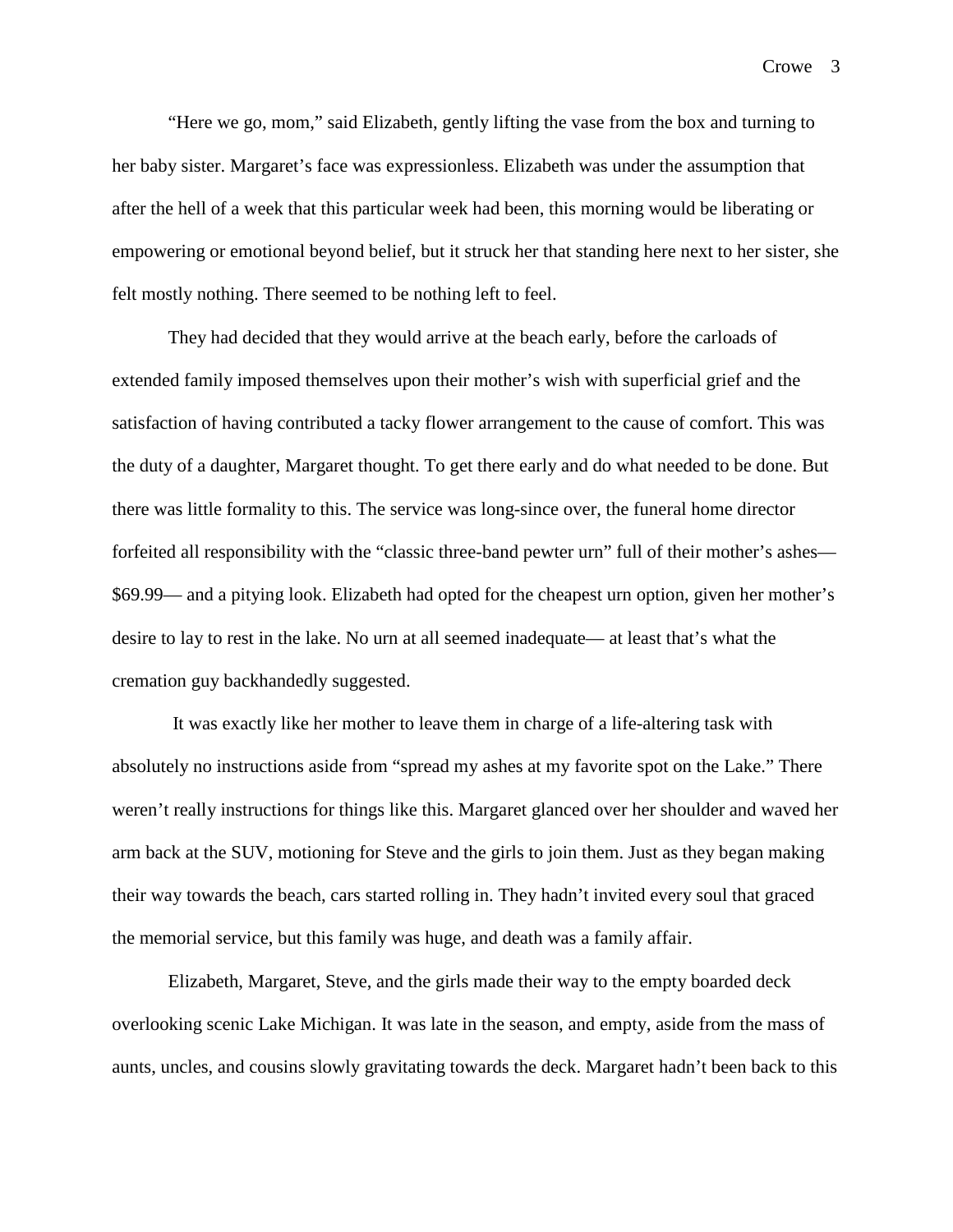Crowe 4

spot since family vacations as a girl. She recalled observing glowing sunsets over the beachy horizon in baggy sweatshirts and feeling the same nip in the cool evening air that she felt this morning. Breezes used to fling sand up in tornadoes, whipping the back of her bare legs, but this morning the wind didn't move the sand at all.

The family gathered in a huddle on the deck, making pleasant conversation—surprisingly lively, but respectfully so, for a group that had just lost one of their own to lung cancer. If the memorial was the sad part, concluded Margaret— who had admittedly never spread someone's ashes before— then this must be the celebration. Family members intermittently made their way to Elizabeth and Margaret, who stood side by side, Elizabeth still cradling the urn. Uncle Dave and Aunt Cathy expressed their wholehearted sorrow, sprinkled with reassurances that "this was what she wanted." As if they had any more idea than the two daughters what their mother wanted. Cousin Judith swiftly made her way to Elizabeth and Margaret, and they exchanged a glance in preparation for whatever wise counsel she was bound press upon them.

"Your mom was a wonderful woman. I think it's amazing that you two are adhering to her wishes in this way— bringing us all here for her. It's just beautiful here."

"Yes, she really did love this place," offered Margaret politely. She was antsy to get this show on the road and move beyond the burdening small-talk.

"I'm sure she'll show herself to you somehow today— let you know that she's at peace now. Look out for a sign."

"Well, sign or no sign, we'll know that she's with us," responded Elizabeth this time, weakly smiling. Margaret nodded in agreement, but they both stifled back a chuckle as Judith moved on. They weren't the type to buy into grandiose signs— their mother had taught them better.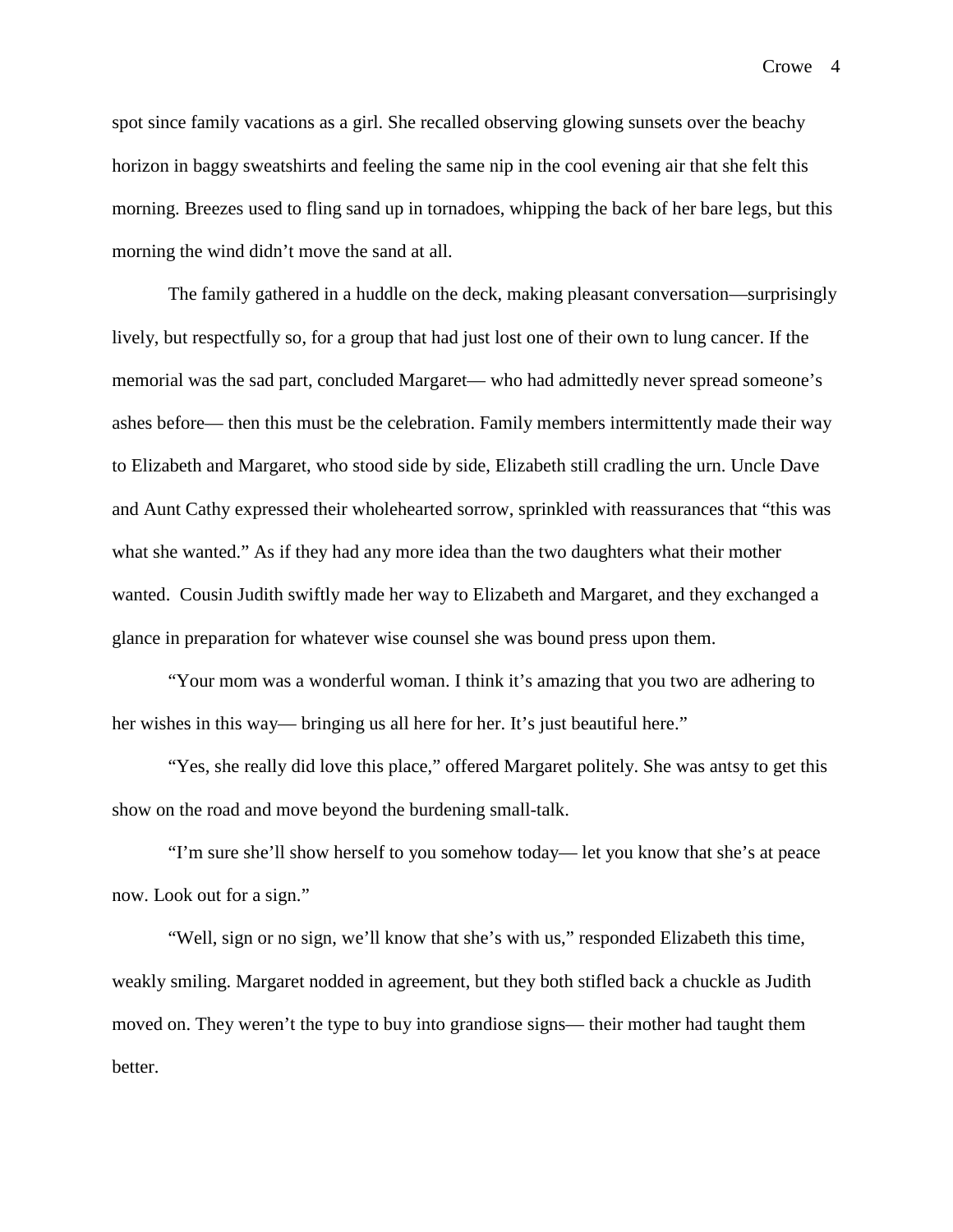Crowe 5

After the chatter had subsided, eulogies were uttered, and peace was made among the family, Elizabeth and Margaret took the urn down to the waves. The family looked on from the deck as the daughters watched the waves curl up just out of reach of their toes. Elizabeth unscrewed the urn and glanced at Margaret, and the daughters took turns reaching into the capsule, grabbing handfuls of the fine white ash, and casting it out to the sea in dissipating clouds. The overcast sky did not open up to any gleam of sunshine, the rhythm of the waves was no different than it had been just moments before, and the wind was the same gentle and steady draft that Elizabeth felt on her face when she first stepped out of the car. The daughters finished the deed, rinsing their hands in the freshwater waves before returning to the deck. No one tells you that the ash sticks to your skin. No one tells you any of this.

Margaret immediately met Steve and the girls on the deck, encompassed by his large embrace. The girls squeezed one another's hands and Margaret backed away from her family, turning to Elizabeth, who firmly grasped the now-empty urn. The crowd of the rest of the family having scattered themselves, Steve walked the girls back to the car. It was time to head home, they had realized, and get back to the ordinary. Margaret walked Elizabeth back to her car, looking on as she replaced the empty urn into the box in the trunk. They stood next to the car, deciding simultaneously that this was as good a time as any for a goodbye hug. As the sisters ceased their embrace, Elizabeth turned her head to observe a gull flying directly above them and— in that very moment— excreting a steady stream of white, sticky bird shit which landed directly on the hood of her car with a loud, ugly splat. The sisters looked at one another with wide eyes and broke into a fit of uncontrollable laughter.

Grabbing her sore, aching abdomen, Elizabeth managed, amidst involuntary heaves of hysterics, "It's— a— SIGN."